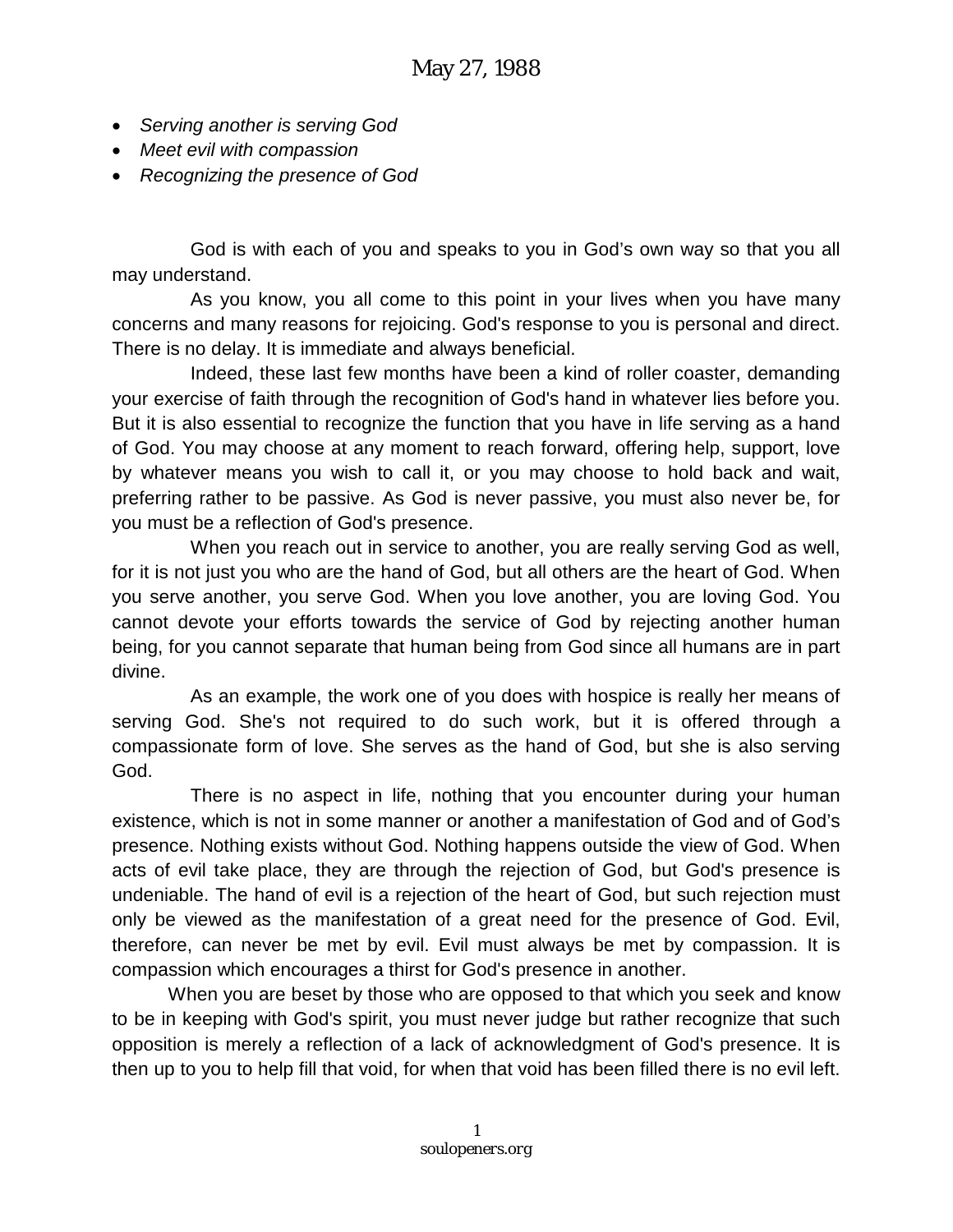Sadness, you might say, is the absence of joy. Evil, then, is the absence of an awareness of God's light.

Notice we do not say "an absence of God," for that is impossible. It is only that one may choose to reject God's presence, to cover oneself from God's light. God's presence in life is not an abstract concept that is worthy merely of academic debate. God's presence is the direct result of your presence. Without other human beings, God's presence on Earth cannot be realized fully, for God's presence implies action. It implies a commitment to love, to the desire to serve, the ability to express and exercise compassion. Those traits are only seen or evidenced through human life.

Every person is necessary in God's creation because of the potential each has for reflecting God, bringing your knowledge into the reality of action rather than keeping it within the abstract realm of awareness. Awareness without action is empty; action without awareness is foolish. Both are necessary in order to provide a life of meaning and direction.

Your life is not the result of what you happen to be doing at any one moment. It is given meaning through the pattern which is described throughout a person's existence. For your life to have meaning, it must be experienced in service. You do not live to get; you live to give, and by giving you are loving, and by loving you are loved.

Life proceeds in two directions. At its best it is outward reaching, and it is always receptive to the reachings of others. You cannot live a meaningful life rejecting others—rejecting the needs of others, rejecting the offering of others. There is a sense of fulfillment when you give and what you give is actually received. Frustration occurs when you have much to give but it is rejected.

It is the same in the other direction. In order for another's life to have meaning, you must be receptive to what another offers. By accepting the love offered by another, you are strengthening the love which is being offered, and you are in turn being strengthened, for your capacity to love is significantly enhanced by the love you have received. A young child receives love, and its result is the capacity to give love. A child who does not receive love is incapable of offering it. It must be experienced to be given away. The mutuality of that relationship is unmistakable to all of you.

Life is to be shared, to be given, to be offered through compassion as a sense of peace, a security, a sense of direction and focus. What you have to offer, therefore, indeed has much bearing on the lives of others. Peace in the world really does begin with the peace that you feel and therefore the peace that you offer. If you cannot feel peace from within, you will be incapable of giving others that gift.

It is essential, therefore, to seek out ways of identifying God's presence in your lives. That presence is not seen just in momentous events, but is more often witnessed in the smallest of gestures. It may be an expression on the face of another or in the eyes. It may be a touch. It may be just the presence of someone willing to be nonjudgmental, just being there. It may be the beauty of nature on the grandest scale